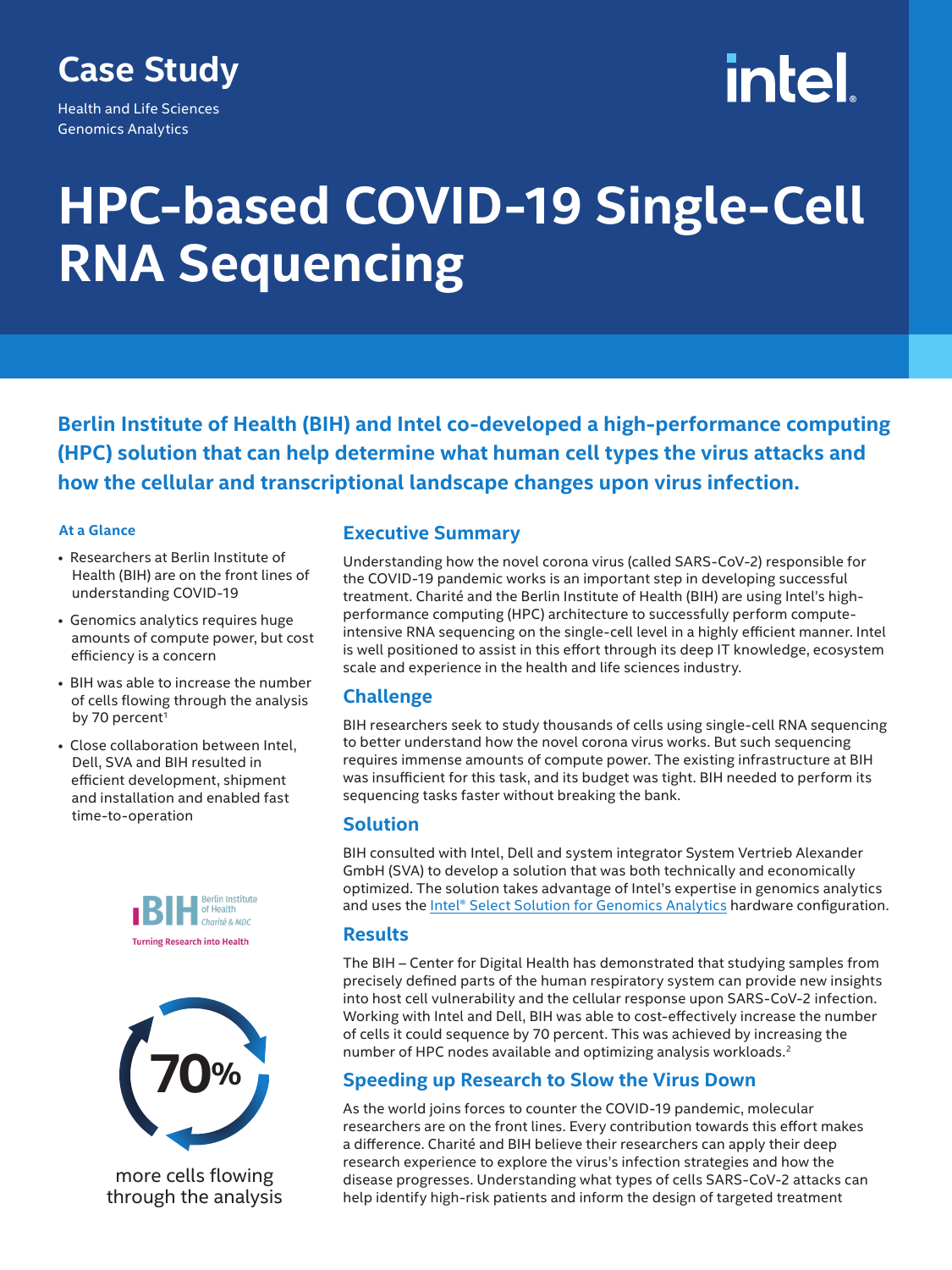Case Study | HPC-based COVID-19 Single-Cell RNA Sequencing

therapies. But developing this level of understanding requires sequencing of the RNA of thousands of single cells individually, to uncover the cells most vulnerable to infection.

Sequencing the RNA of a single cell takes approximately one day, while the subsequent data analysis takes days to weeks and is highly compute-intensive. BIH's existing HPC resources were insufficient—it would simply take too long to perform the research. Therefore, BIH needed to make a significant investment in compute capabilities to accelerate the analysis workflows. Like many organizations, BIH's budget is highly constrained, meaning both the existing and additional HPC resources needed to be as efficient as possible. This includes optimizing the hardware configuration and workload performance.

*"In light of the global threat posed by the SARS-CoV-2 virus, we as researchers have a duty to marshal all of our scientific knowledge to understand the virus and its infection strategies as well as the disease progression of COVID-19 patients…[to] better identify high-risk patients and develop new therapies and vaccines. Every contribution towards this effort makes a difference."*

 — **Professor Axel R. Pries** interim Chairman of the BIH Executive Board and Dean of Charité - Universitätsmedizin

### **Spotlight on Charité and the Berlin Institute of Health (BIH)**

[Charité](https://www.charite.de/) is one of the largest university hospitals in Europe with over four campuses and close to 100 different departments and institutes. Charité marked its 300-year anniversary in 2010. It is now one of the largest employers in Berlin, employing 14,576 staff (or 18,010 if including its subsidiaries). It has a total annual turnover of €1.8 billion. [The Berlin Institute of](https://www.bihealth.org/en/)  [Health](https://www.bihealth.org/en/) (BIH) was founded in March 2013 by Charité and Max Delbrück Center for Molecular Medicine in the Helmholtz Association (MDC) as a unique biomedical research institute.

The BIH focuses on translational research and precision medicine. The BIH is dedicated to improving the prediction in progressive diseases and developing advanced therapies for unmet medical needs. The overarching goal is to improve patients' health and quality of life. The Institute is committed to providing research solutions and innovation enabling value-based, personalized healthcare. The BIH is 90 percent funded by the Federal Ministry of Education and Research (BMBF) and 10 percent by the State of Berlin. The two founding institutions, Charité and MDC, are independent member entities within the BIH.

# **Technical Components of Solution**

- 8x Dell PowerEdge R740xd Rack Server
- Intel® Xeon® Gold 6252 processors
- Intel® SSD Data Center Family P4160 Series
- Intel® Ethernet Converged Network Adapter X710 Dual Port 10 GbE SFP+

#### **Putting High-Performance Computing (HPC) to Work for the World**

To achieve its goal of better understanding of how SARS-CoV-2 works, the BIH – Center for Digital Health set out to examine samples from the lower respiratory tract of 16 non-virus infected patients—resulting in nearly 58,000 cells. Their goal was to determine which kinds of cells in the lungs are vulnerable to infection—and why. In another study, the researchers investigated the cellular and transcriptional landscape in the respiratory tract of 19 COVID-19 patients in comparison to SARS-CoV-2 negative patients. This research helped them better understand the host response upon SARS-CoV-2 infection and the mechanisms that are associated with the severity of the disease. Working closely with Intel, Dell and system integrator SVA, BIH initially conducted a proof of concept using eight HPC nodes. Subsequently, BIH was able cost effectively increase the node count of its HPC cluster from 40 nodes to 68 nodes (a 70 percent increase).

The solution takes advantage of Intel's expertise and reference designs for genomics analytics—in particular, the Intel Select Solution for Genomics Analytics. Packaged in Dell's PowerEdge R740xd Rack Server, the solution is powered by Intel® Xeon® Gold 6252 processors (24 cores, 20.10 GHz), Intel® SSD Data Center Family P4160 Series and two 10 GbE Intel® Ethernet Converged Network Adapter X710.

# **Intel Supports Critical COVID-19 Research**

Intel has a long-term and deep relationship with BIH, Charité and Dell—these three firms have collaborated on many projects in the past. The understanding and appreciation on all sides led to a quick decision to provide compute resources and accelerate BIH's research. SVA is familiar with data center infrastructure and provided guidelines and advice regarding system setup. SVA made recommendations regarding networking, power and cabling and allowed smooth integration in the existing data center environment. The close collaboration between Intel, Dell, SVA and BIH resulted in efficient development, shipment and installation. By working together, the team brought the new resources into operation quickly.

Intel is excited to put its expertise in HPC scalability, Intel® architecture-optimized genomics analytics frameworks, and experience in the health and life sciences sector directly to work for BIH. It is Intel's hope that working with BIH will enable researchers to uncover insights that will help defeat the COVID-19 pandemic. In addition to providing expert IT advice, Intel supports Charité and BIH activities with funding [through Intel's Pandemic Response Technology Initiative](https://newsroom.intel.com/news/intel-commits-technology-response-combat-coronavirus/#gs.9ir7r9).